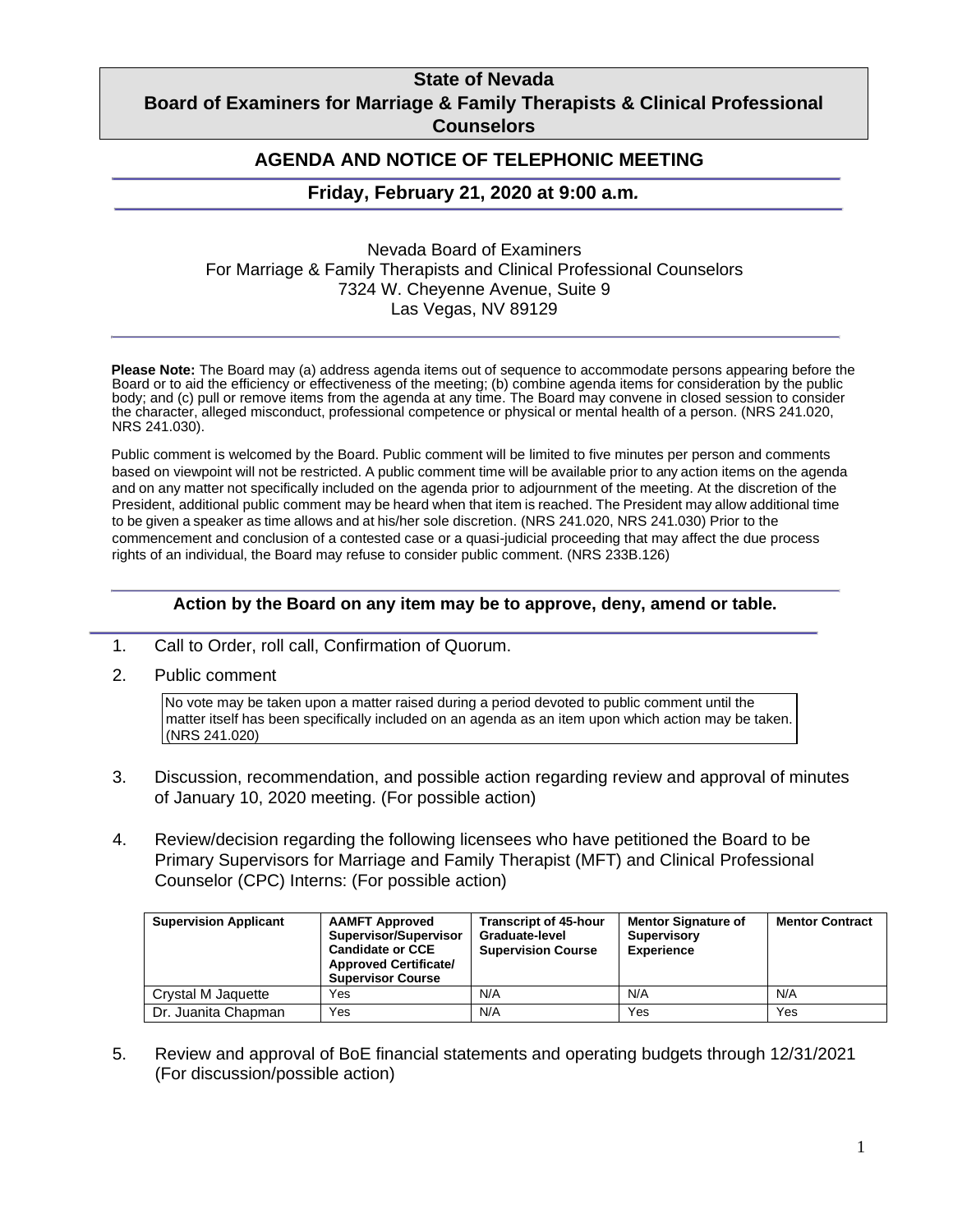- 6. Report from President (Advisement)
- 7. Report from Treasurer (Advisement)
- 8. Report from Executive Director (Advisement)
- 9. Report from Complaints Investigator (Advisement)
- 10. Report from Senior Deputy Attorney General
- 11. Board member comments
- 12. Discussion regarding future agenda items and future meeting dates:
	- a. Friday, March  $20<sup>th</sup>$  @ 9:00 AM
	- b. Friday, April  $17<sup>th</sup>$  @ 9:00 AM
- 13. Public comment.

No vote may be taken upon a matter raised during a period devoted to public comment until the matter itself has been specifically included on an agenda as an item upon which action may be taken. (NRS 241.020)

14. Adjournment (For possible action)

Anyone desiring additional information including meeting materials may contact Dr. Lynne Smith at 702-486-7388. Meeting materials are also available for download from the Board website at [http://marriage.nv.gov](http://marriage.nv.gov/) or can be picked up at the following location: 7324 W. Cheyenne Avenue, Suite #9, Las Vegas, NV 89129.

The Board is pleased to make reasonable accommodations for members of the public who are disabled and wish to attend the meeting. If special arrangements for the meeting are necessary, please notify the Board office at 702-486-7388; or fax 702-486-7258 no later than 48 hours prior to the meeting. Requests for special arrangements made after this time frame cannot be guaranteed.

This agenda has been sent to all members of the Board and other interested persons who have requested an agenda from the Board. Persons who wish to continue to receive an agenda and notice of meetings must request so in writing on an annual basis.